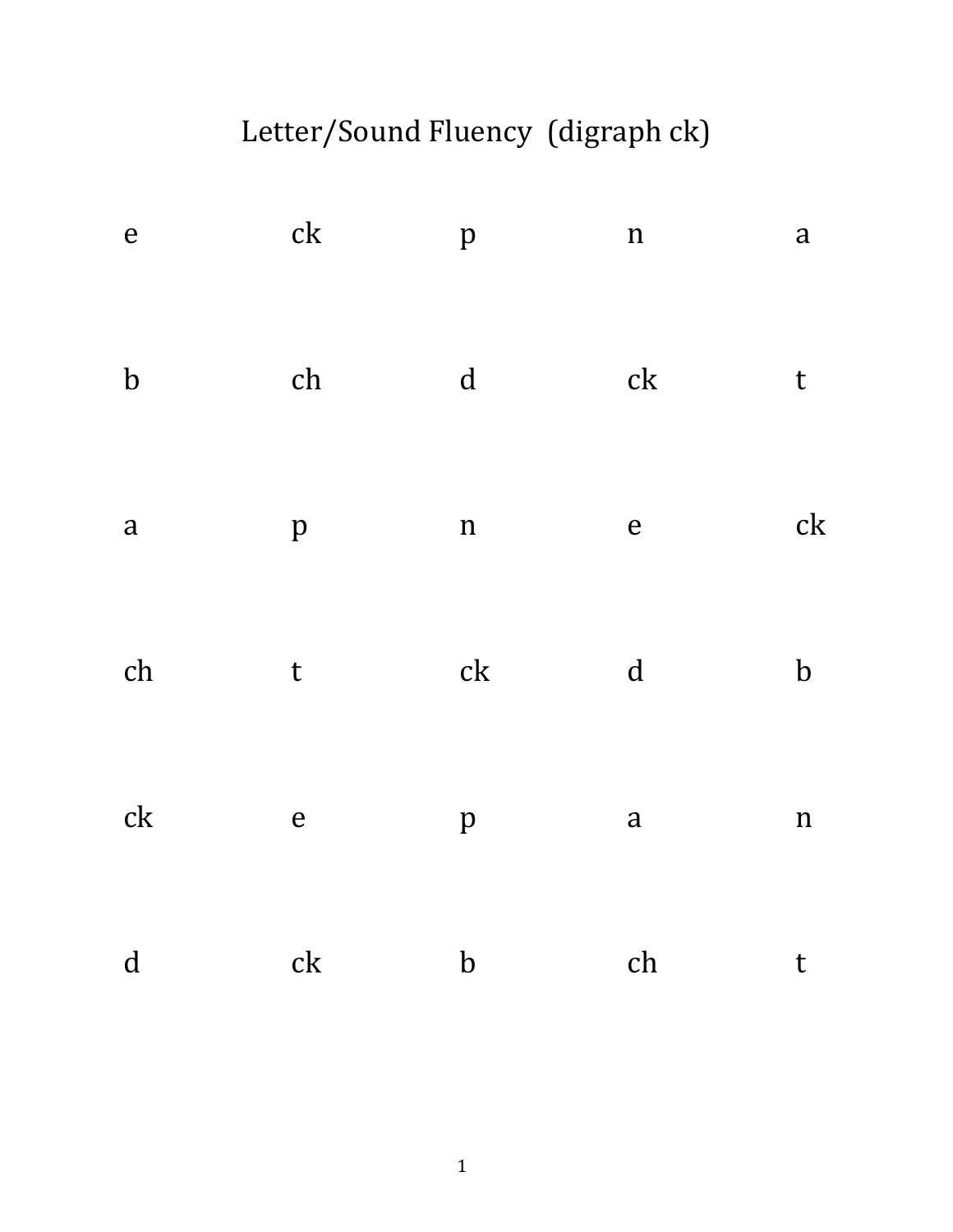# Word Fluency (digraph ck)

| trick | rack  | clock | sick  |
|-------|-------|-------|-------|
| track | duck  | neck  | pluck |
| sick  | clock | trick | rack  |
| duck  | track | pluck | neck  |
| clock | sick  | trick | rack  |
| pluck | track | neck  | duck  |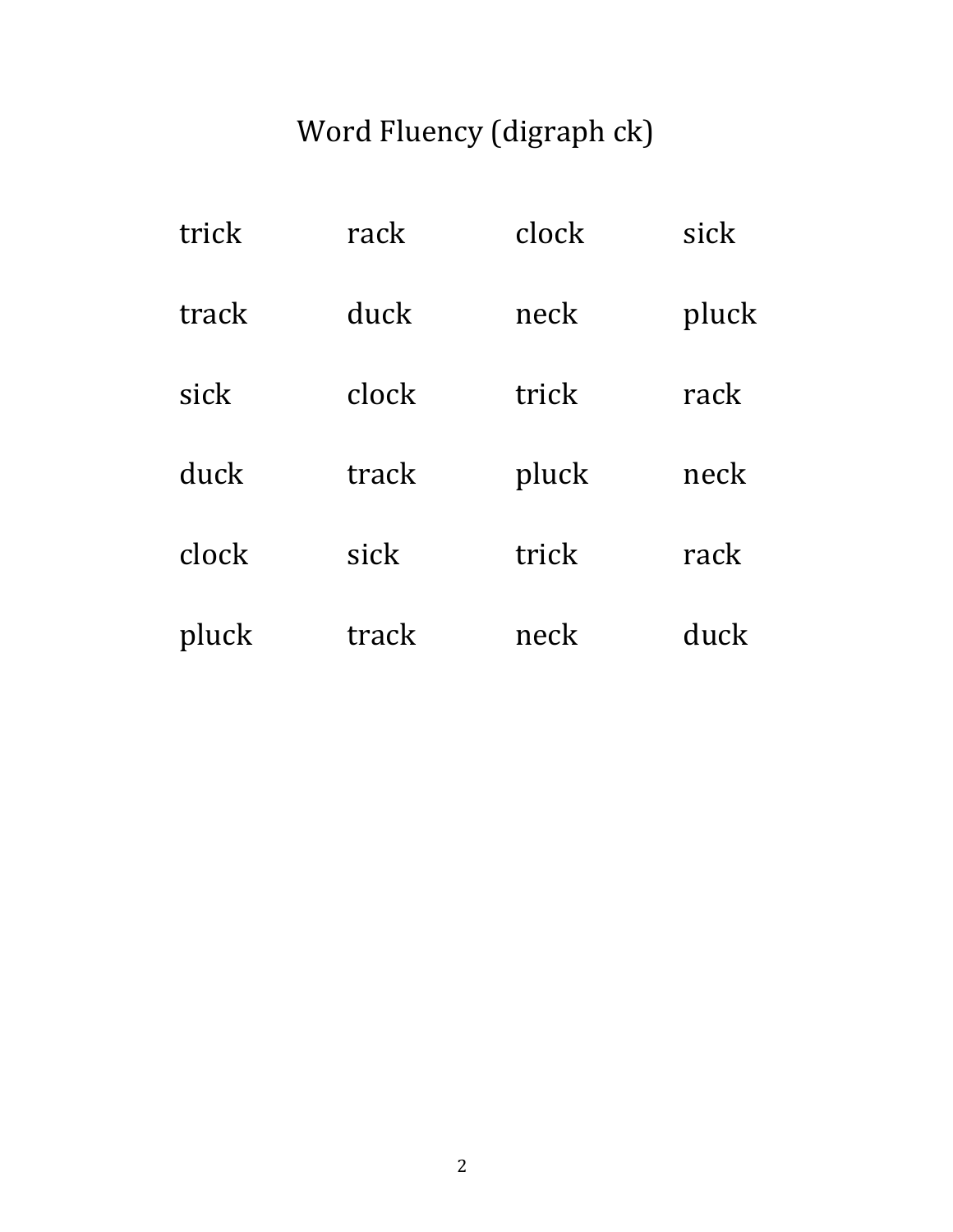### Word/Sentence Reading (digraph ck)

| duck  | clock | stuck | rock  |
|-------|-------|-------|-------|
| block | stick | jack  | kick  |
| slick | crock | Chuck | stock |
| snuck | check | fleck | shack |

A flock of ducks got stuck in the wet mud.

Fill the crock and put it on the desk.

Mom said to close and lock the gate.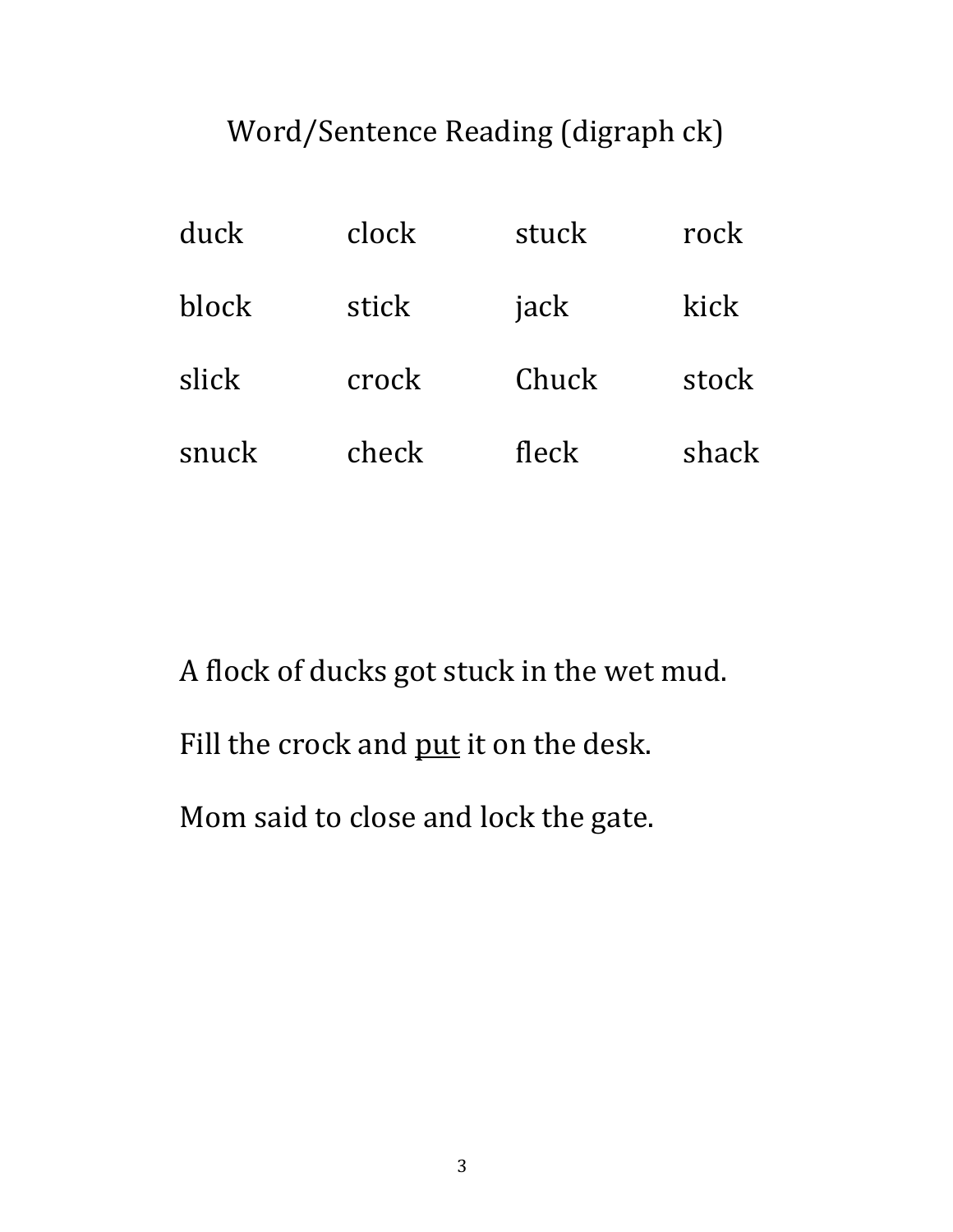Word/Sentence Reading (ck and cumulative review)

| Jack   | confuse | nick      | upset  |
|--------|---------|-----------|--------|
| trust  | crack   | fantastic | logs   |
| peck   | capsize | films     | flock  |
| stumps | stack   | yuck      | bandit |

Jack ran from the track to the dam and back.

Jack did pack a snack for the picnic.

The trick was a shock and not fun.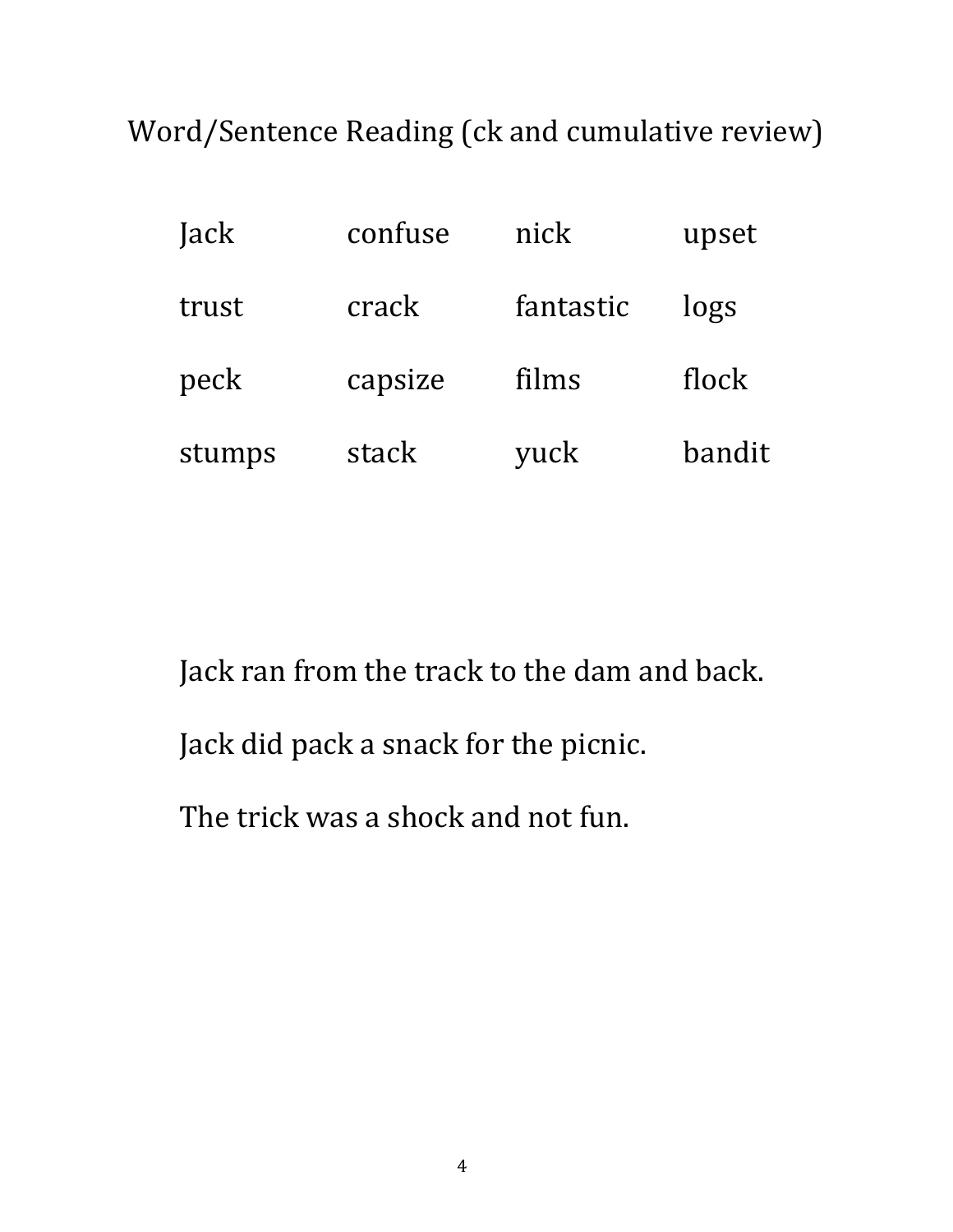#### Story Fluency (digraph ck)

Wisconsin Lake

Jack and Rick made a pact.

They made a quick plan to go to Wisconsin Lake.

They did rush and sprint to the path to the lake.

When they got to Wisconsin Lake, a duck did swim

and quack at them. They did smile.

Jack did kick his socks off and jump in the lake.

Rick got his rod and did fish in the lake.

WOW! Rick got a shad!

The time did pass fast. They did sprint back home in time to have lunch.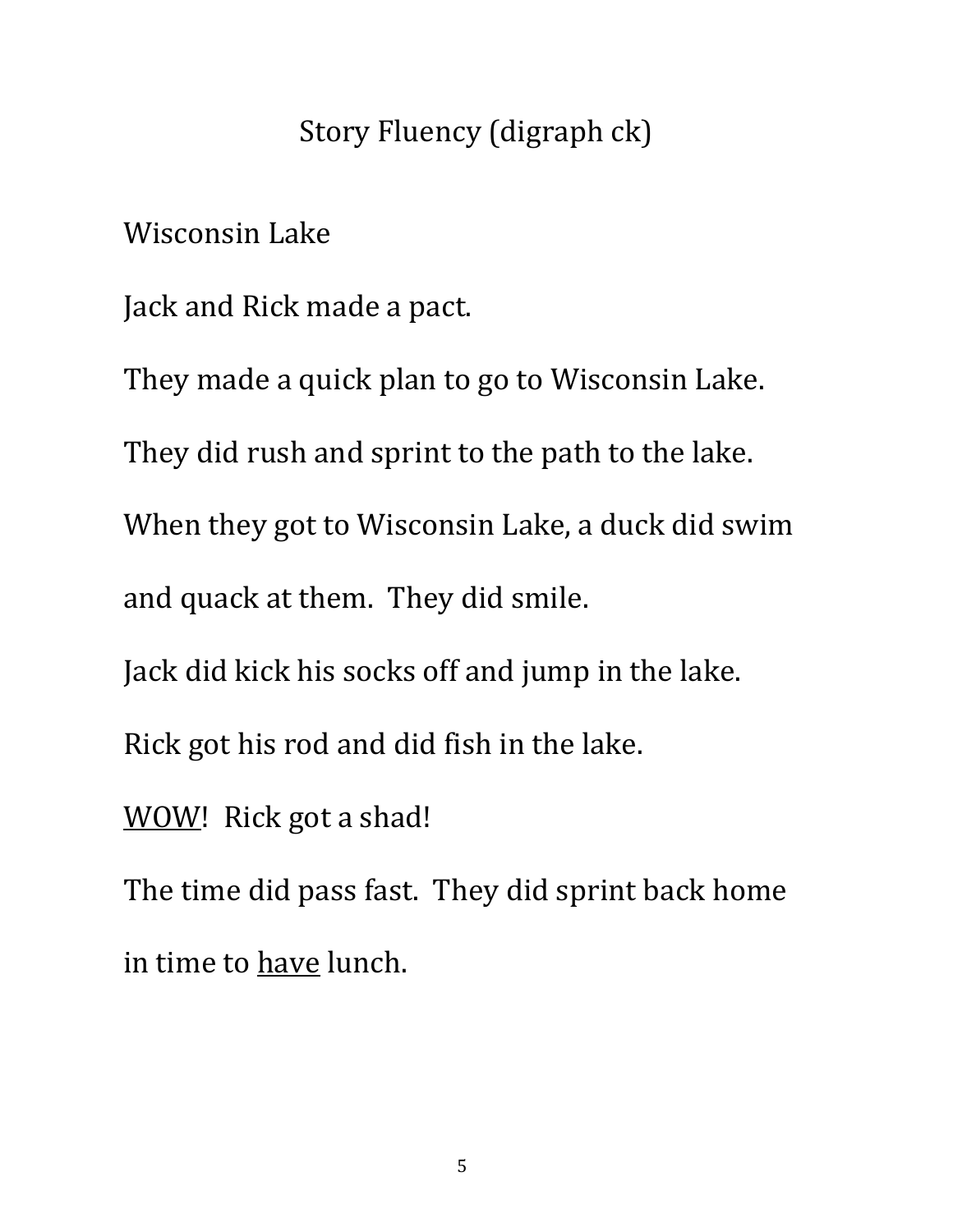## Vocabulary (ck)

| 1. crock | break  | container | skirt     |
|----------|--------|-----------|-----------|
| 2. pluck | swing  | craft     | grab      |
| 3 mock   | cookie | video     | imitation |
| 4 muck   | stomp  | mud       | catch     |
| 5. speck | dot    | grave     | giant     |
| 6. nick  | swing  | chip      | creep     |